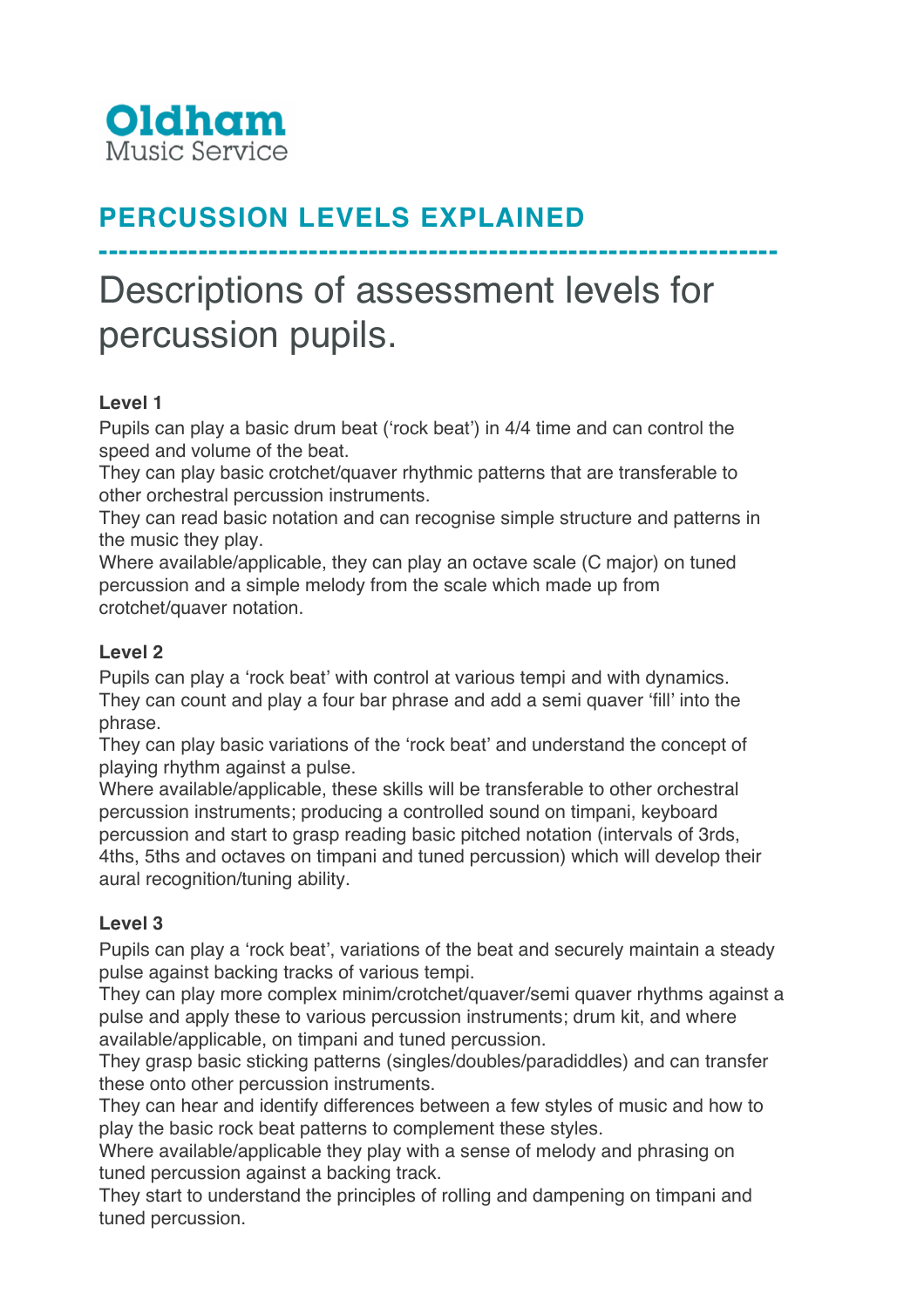As well as extending the range of octaves on the keyboard instruments, pupils will be able to play scales/arpeggios in simple keys (C major/F major/G major) and start to play more complex melodies from study pieces within these keys.

#### **Level 4**

Pupils can identify how different markings can reflect different musical intentions and can use this to play in the correct musical style. They think about overall effect and use their technique to realise the desired effect. They can think about and put their own ideas into the music.

# *Drum Kit*

Pupils can incorporate the 3 basic sticking patterns into fills and drum beats. They understand the concept of stick bouncing and how to manipulate stick bounce with a view working towards being able to play an 'open stroke' drum roll. Pupils are able to change a regular quaver pulse drum beat and a semi quaver ('16s') beat to a backing track.

They have an initial understanding of the 'feel' and 'flavour' of an increasing number of styles including Blues/Swing/Jazz.

# *Tuned/Timpani*

Pupils have steady control of rolling techniques and can change between timpani drums/pitch ranges on the xylophone and will understand the basic principles of pedaling on timpani.

They demonstrate more expressive control over the instrument and can aurally identify simple key changes (tonic/dominant/sub dominant) in study pieces/backing tracks.

On keyboard percussion they will be able more complex study pieces introducing passing notes (leap/step).

#### **Level 5**

Pupils achieve a good overall performance with attention to detail of dynamics, articulation, tempo and style. They recognise a varied range of musical markings and can react accordingly. They evaluate their own playing and can grasp how venue and occasion can affect this. They can judge others objectively.

# *Drum Kit*

Pupils are able to play an open stroke drum roll and have a grasp of more advanced rudiments such as 5/7 stroke rolls, double paradiddles, paradiddlediddles, flams, drags, ruffs, and are working towards being able to use these within various drum beats/fills.

They can play with more control and accuracy in a range of styles/time signatures. They will be able to explore the basics of improvising in various styles using skills/sticking patterns learnt throughout previous levels.

Pupils will start to explore the basics of more complex styles such as Latin/Cuban/Jazz.

# *Tuned/Timpani*

Pupils will be able to play pieces in more challenging key/time signatures and will be able to interpret and communicate more demanding music through expressive performance and musicianship.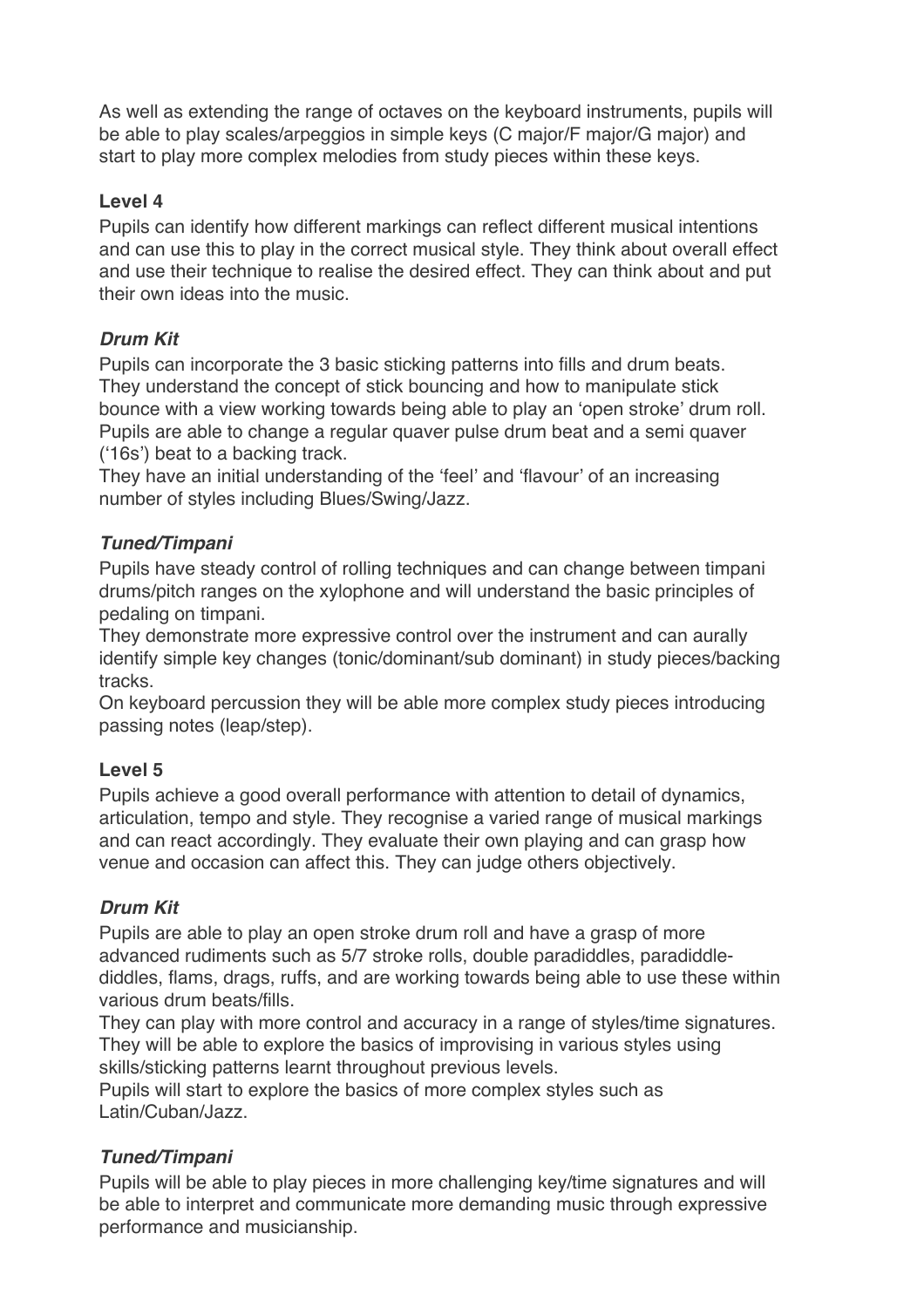They will be able to play in a range of styles and will be comfortable playing at various ranges on the keyboard instruments.

They will demonstrate controlled and near accurate pedal tuning technique on timpani and be able to do this while performing.

#### **Level 6**

Pupils play with a sense of style and show good control of dynamics, articulation and tempo. They have a sense of ensemble and can react to others in group performance. They can evaluate and analyse their own performance and that of others, using this skill to improve their own playing and offer advice to others.

#### *Drum Kit*

Pupils are able to play in a wide range of styles and can play expressively and musically.

They can incorporate the technical facilities learnt throughout previous levels and use these to improvise on a given part and can use these improvisations to start to adapt and refine their soloistic playing within ensemble playing/solos passages in pieces of music.

They will also be able to play various styles of Latin music with more control with a view to using these skills to develop independent limb control to facilitate being able to play more complex rhythms in later levels.

#### *Tuned/Timpani*

Pupils will demonstrate more fluency when incorporating techniques from previous levels into their playing.

They will be able to sight read more complex parts at a steady pace and show a more developed sense of musicianship within group/ensemble playing.

They will be introduced to the technique of 'crossing over' on timpani and 3-4 mallet technique on tuned percussion.

They will have a good level of aural awareness.

#### **Level 7**

Pupils can discriminate between different genres and can adjust their playing to be sensitive to the relevant style. They play with good melodic shape and a sense of direction and can tell where musical emphasis should lie; they can improve their playing to a high degree with minimal teacher input.

# *Drum Kit*

Pupils will demonstrate a high standard of musicianship and strong sense of pulse/inner pulse when playing.

They can play comfortably in various styles and can play written and improvised solos to backing tracks and within ensembles.

They will start to be able to control the dynamic of separate limbs to be able to play rhythms that complement the style they are playing to create a more 'natural' sound.

# **Tuned/Timpani**

Pupils demonstrate a greater level of musicianship and understanding of genres and styles when playing to backing tracks or in an ensemble. They will be able to tune the timpani more accurately by ear.